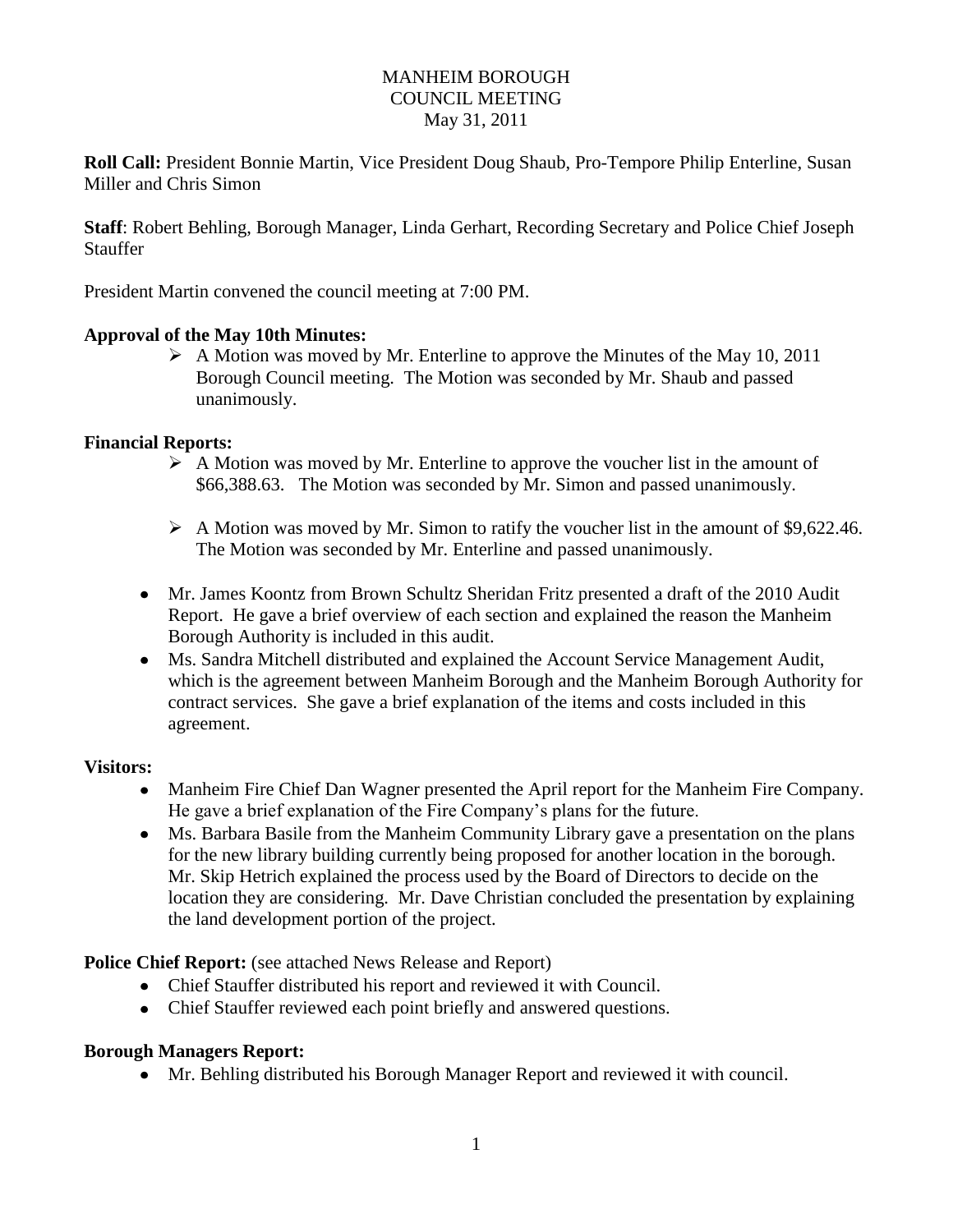- General Code has provided a formal proposal for Code Revitalization Services for the Borough's Code of Ordinances. Approval was requested to proceed at a total COSTAR's price of \$12,400.00, with billing not to exceed \$6,200.00 in 2011.
	- $\triangleright$  A Motion was moved by Mr. Enterline to continue with the codification effort according to the formal proposal received from General Code for Code Revitalization Services in the amount of \$12,400.00. The Motion was seconded by Mr. Shaub and passed unanimously.
- Mr. Behling reported that the pool opening went very well and he will have numbers to report at the next meeting. The possibility of increasing the insurance for the diving board was discussed.
- Mr. Alan Shaffer was named Public Works Foreman. Interviews will be held next week to fill the position currently held by Mr. Shaffer.
- Pot holes were discussed and weather permitting repairs are being scheduled for the week of June  $6<sup>th</sup>$ . The problem with the manhole lid at East Gramby and North Wolf Street has been reported to the Authority.

# **Committee Reports:**

- The Street Committee met to discuss the needs of the borough for next year. The Borough has filed a letter of intent with the Lancaster County Housing and Redevelopment Authorities for a 2012 CDBG funds project. The project will include street milling and paving, associated ADA compliant sidewalk ramp work, code enforcement curb and sidewalk work by property owners and sinkhole repairs under utilities and streets.
- There is a meeting on June  $1<sup>st</sup>$  for the Chiques Creek Watershed Alliance at Mummau Park.

### **New Business:**

- Resolution 5-2011 authorizing the liquidation by sale, auction or trade-in of one 1989 Ford L 8000 green dump truck and plow and one soft-serve ice cream machine was presented for approval.
	- $\triangleright$  A Motion was moved by Mr. Shaub to approve Resolution 5-2011 authorizing the liquidation by sale, auction or trade-in of one 1989 Ford L 8000 green dump truck and plow and one soft-serve ice cream machine. The Motion was seconded by Mr. Enterline and passed unanimously.
- Resolution 6-2011 authorizing and directing the Borough Council President and the Borough Secretary to execute on behalf of the Borough an acquisition of property at 13 and 15 South Main Street and 16 South Wolf Street in Manheim.
	- $\triangleright$  A Motion was moved by Mr. Shaub to approve Resolution 6-2011 authorizing and directing the Borough Council President and the Borough Secretary to execute on behalf of the Borough an acquisition of property at 13 and 15 South Main Street and 16 South Wolf Street in Manheim. The Motion was seconded by Mr. Enterline and passed unanimously.

## **Old Business:**

The flooding situation at Logan Park parking lot was discussed. The area that floods in the  $\bullet$ parking lot at Rettew Lane has already been repaired.

## **Executive Session:**

A Motion was moved by Mr. Simon to adjourn to executive session at 8:32 PM. The Motion was seconded by Mr. Enterline and passed unanimously.